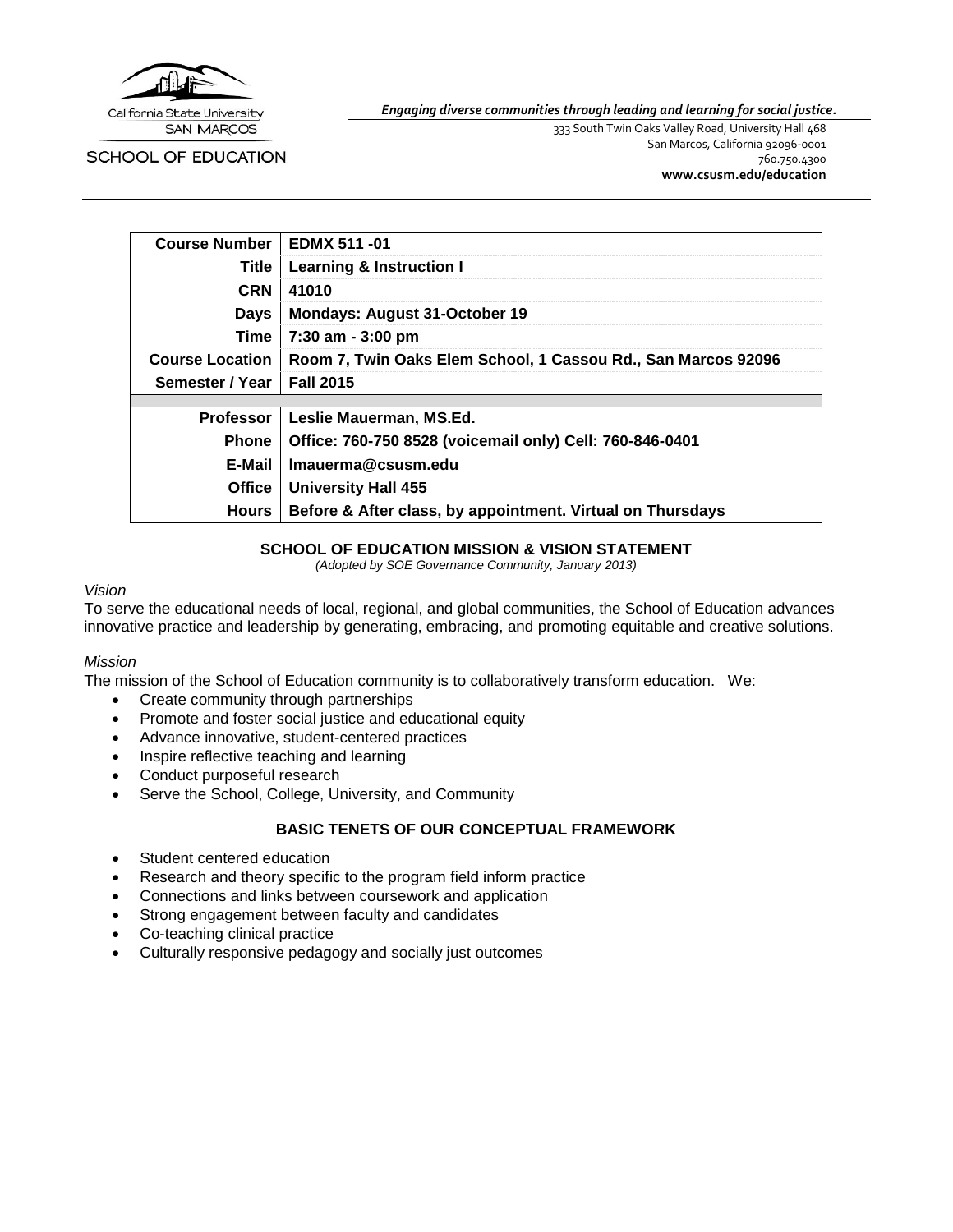## **TABLE OF CONTENTS**

| <b>SCHEDULE</b> |  |
|-----------------|--|
|                 |  |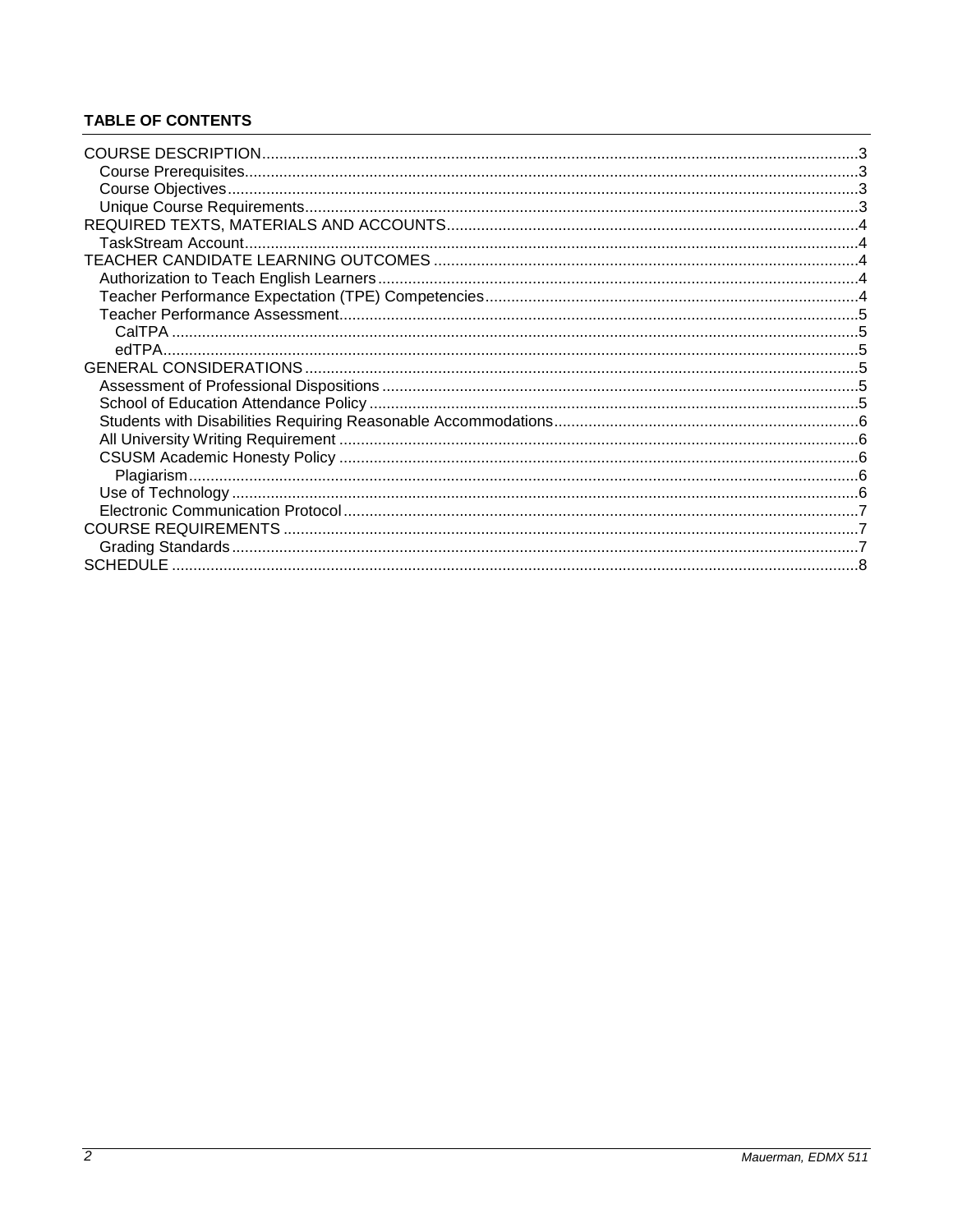### **COURSE DESCRIPTION**

<span id="page-2-0"></span>Provides an introduction to psychology of learning and instruction; applications of learning theories to educational practice; planning and delivery of meaningful lessons; and utilizing appropriate teaching strategies for accommodating the learning differences of students with disabilities and other language and learning differences. *Enrollment Restriction: Admission to the Education Specialist Credential Program.* 

### <span id="page-2-1"></span>**Course Prerequisites**

Enrollment restrictions: Admission to the Educational Specialist Program. Completion of EDUC 350, EDUC 364, EDUC 422 at CSUSM or the pre-approved equivalent courses from another institution.

#### <span id="page-2-2"></span>**Course Objectives**

This course provides an introduction to psychology of learning and instruction: applications of learning theories to educational practice; the planning and delivery of meaningful lessons; utilizing appropriate teaching strategies for accommodating the learning differences of students with disabilities and other language and learning differences. The course is built upon the principles of the Mission of the School of Education as stated above. Primarily focuses on developing a preliminary understanding of learning theory and instructional practice in technology integrated and inclusive elementary classrooms. Candidates will be assessed in areas of universal lesson design and delivery, basic techniques of assessing student learning. Additional requirements include working knowledge of the SST/SAT process, the development of a month long unit plan and delivering culturally aware and sensitive instruction.

### <span id="page-2-3"></span>**Unique Course Requirements**

In the companion Clinical Practice course, EDMX 570, all candidates are required to participate in a Breadth of Experience visitation week, and to complete written Observation and Reflection assignments to that end. These assigned site visits are designed to meet program standards and to prepare candidates for the requirements inherent in a dual credential program.

- Candidates are required to have dependable, consistent access to a computer. Many assignments will require the use of a computer during class sessions.
- Candidates are expected to use "person-first" language in all written and oral assignments and class discussions (e.g., "Student with Down syndrome," rather than "Down syndrome student." Use "Johnny who has autism," rather than "My autistic student"). **Please read the article at this website before the course begins: <http://www.inclusionproject.org/lets-all-play/people-first-language/>**
- Candidates post assignments in the web course by midnight on the date they are due.
	- $\circ$  If there are extraordinary circumstances that impact completion of assignments, candidates must advise the instructor as soon as possible.
	- $\circ$  If there are questions or concerns, candidates are expected to contact the instructor via university email.
	- o Candidates are expected to complete all assigned work. There will be a reduction in points for any assignments submitted after due dates, unless *prior* instructor approval is secured.
	- o Exceptions will be handled on a case-by-case basis, at the discretion of the instructor.
- Candidates are expected to proofread and edit all written assignments prior to submission. Candidates will ensure their writing is error-free (grammar, syntax, spelling), and ideas are logically and concisely presented. Assignment credit will reflect any oversight.
- Candidates are advised to keep a copy of all written work. These copies are needed for future use as professional portfolio entries.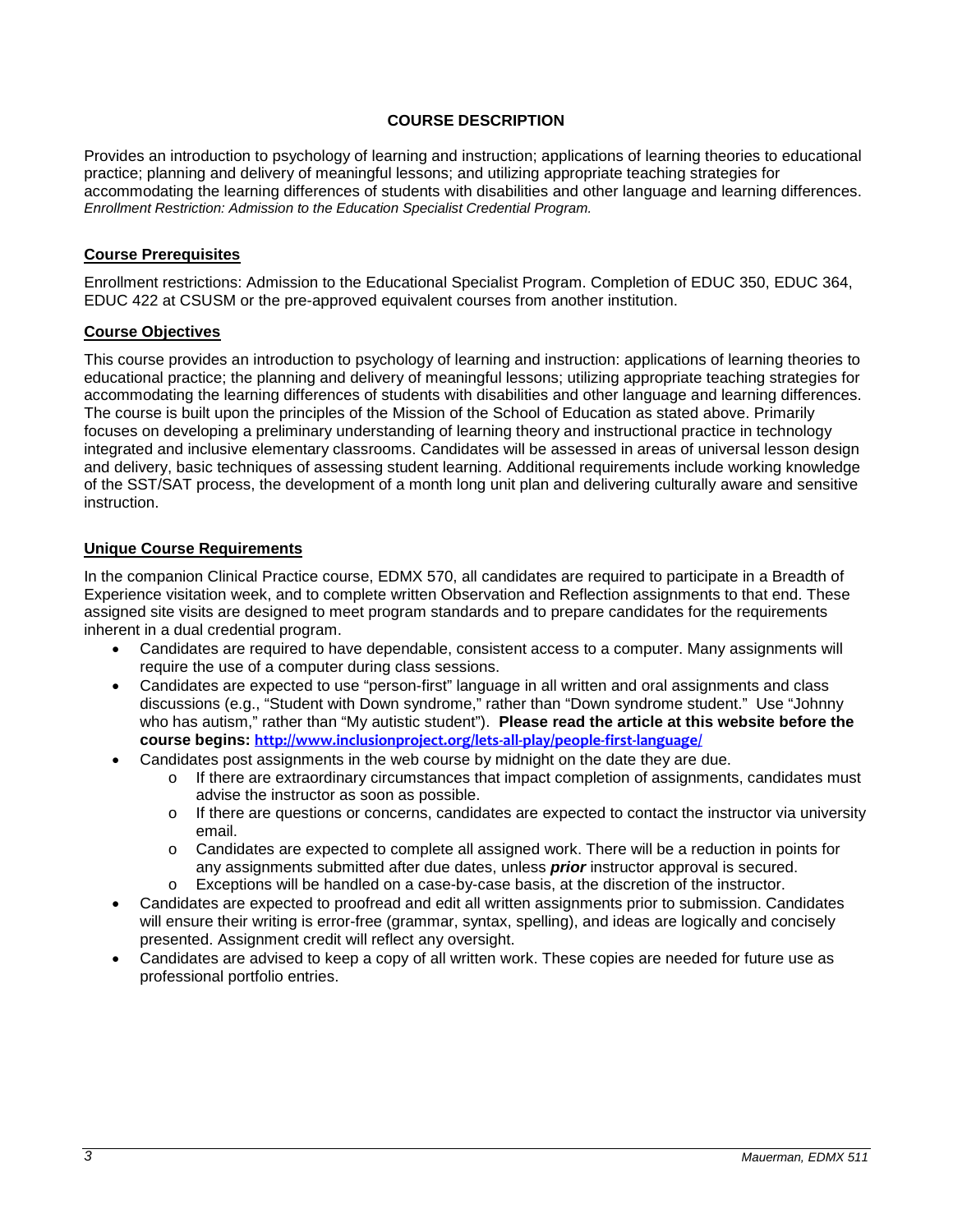### **REQUIRED TEXTS, MATERIALS AND ACCOUNTS**

<span id="page-3-0"></span>Turnbull, Turnbull & Turnbull, Wehmeyer, Shogren (2016). *Exceptional Lives: Special Education in Today's*  **Schools** (8<sup>th</sup>ed.) Pearson Education, Inc.

## Snell & Brown (2015). *Instruction of children with severe disabilities* (8<sup>th</sup> ed.) Upper Saddle River. NJ: Pearson

Education, Inc.

### Thousand, Villa, & Nevin (2015*). Differentiating instruction: Collaboratively planning and teaching for universally*

*designed learning.* ( 2nd Edition)Thousand Oaks, CA: Corwin Press.

Villa & Thousand (2011). *RTI: Co-teaching & differentiating instruction***.** Port Chester, NY: National Professional Resources, Inc. **Purchase in class for \$10 (25% discount) on 8/24. Bring cash or a check made out to Richard Villa.** 

### <span id="page-3-1"></span>**TaskStream Account**

The School of Education uses TaskStream to manage candidate data regarding TPEs, clinical practice, signature assignments, and professional disposition assessments. Concurrent candidates must be enrolled in TaskStream throughout the Multiple Subject, Mild/Moderate and Moderate/Severe Education Specialist program(s). Enrollment fees are paid by going to [www.taskstream.com](https://copilot.csusm.edu/owa/redir.aspx?C=JQGRF98_YUaQtaUmRLCQfVWnwmJwxs9IDInTVMhk81xWIUA7hRT2uY6jlnFWAAXDSUJtKsld_Qs.&URL=http%3a%2f%2fwww.taskstrem.com) and registering for at least one year. Concurrent candidates and candidates completing both the Mild/Moderate and Moderate/Severe credentials must enroll for a minimum of two years. After enrolling, to access the Education Specialist program from the Taskstream home page (this is noted by an 'owl' icon), find the Self-Enrollment area and click the **Enter Code** button. Then enter the word "C**oncurrent1516**" and the program code which is available from the instructor. If this is the correct program, click the **Enroll** button. The Education Specialist program now will appear on individual TaskStream home page upon log in. Be certain to note enrollment name and password. Plan to enroll by the end of the first week of class.

## **TEACHER CANDIDATE LEARNING OUTCOMES**

#### <span id="page-3-3"></span><span id="page-3-2"></span>**Authorization to Teach English Learners**

This credential program has been specifically designed to prepare teachers for the diversity of languages often encountered in California public school classrooms. The authorization to teach English learners is met through the infusion of content and experiences within the credential program, as well as additional coursework. Candidates successfully completing this program receive a credential with authorization to teach English learners. *(Approved by CCTC in SB 2042 Program Standards, August 02)*

#### <span id="page-3-4"></span>**Teacher Performance Expectation (TPE) Competencies**

The course objectives, assignments, and assessments have been aligned with the CTC standards for both the Multiple Subject and the Education Specialist Programs, resulting in the Concurrent Credential Program. This course is designed to help teachers seeking a California teaching credential to develop the skills, knowledge, and attitudes necessary to assist schools and district in implementing effective programs for all students. The successful candidate will be able to merge theory and practice in order to realize a comprehensive and extensive educational program for all students. You will be required to formally address the following TPEs in this course:

Candidates in EDMX 511 are required to address the TPEs with emphasis upon:

- CSUSM Local TPE 6D: Developmentally Appropriate Teaching Practices for Special Education: Teaching the Special Education Population in the General Education Environment
- TPE 8: Learning about Students
- TPE 9: Instructional Planning
- TPE 10: Instructional Time
- TPE 13: Professional Growth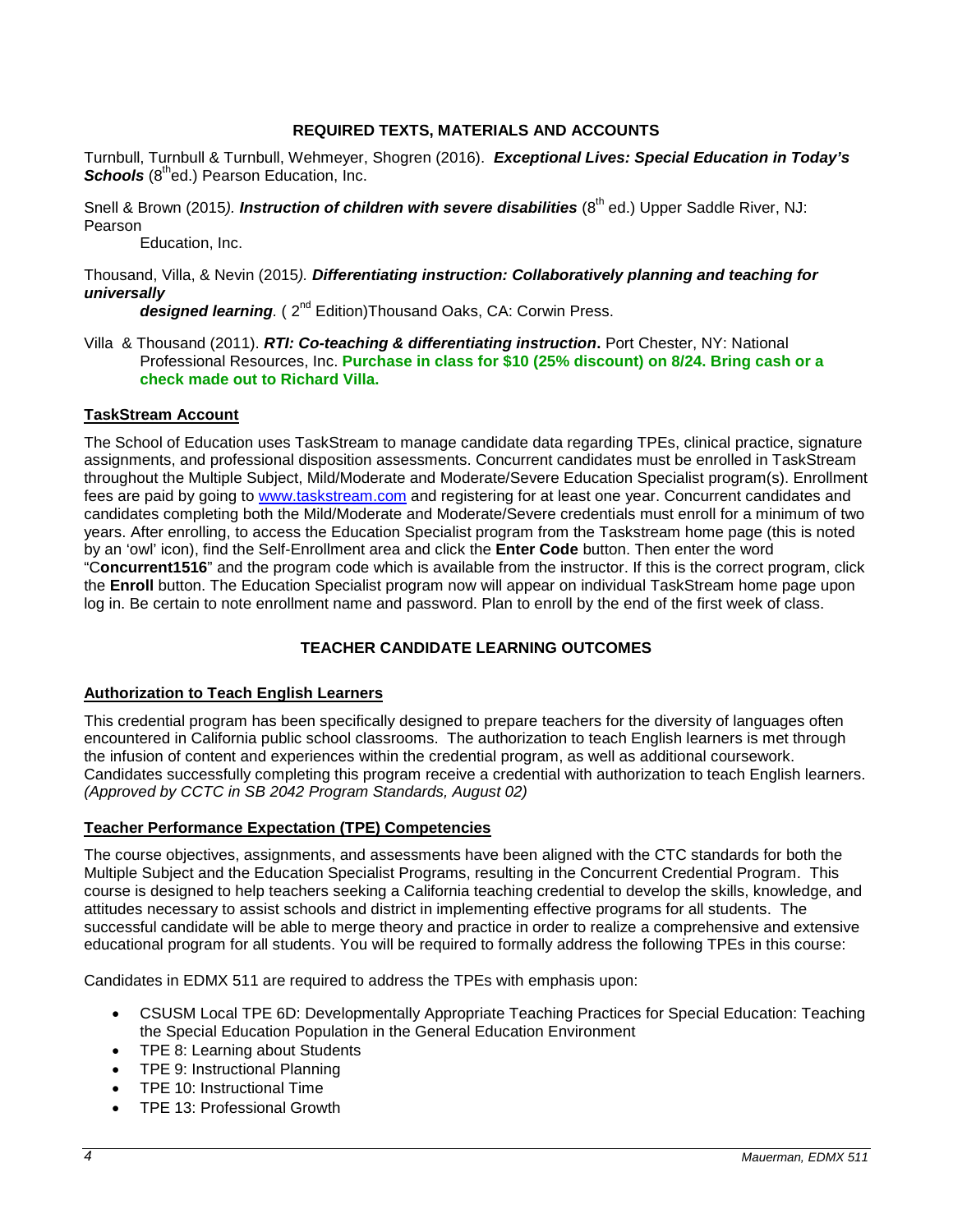## <span id="page-4-0"></span>**Teacher Performance Assessment**

Beginning July 1, 2008 all California credential candidates must successfully complete a state-approved Teacher Performance Assessment (TPA), as part of the credential program of preparation. During the 2015-16 academic year the CSUSM credential programs will use either the CalTPA (California Teacher Performance Assessment) or the edTPA (Educative Teacher Performance Assessment).

<span id="page-4-1"></span>Check with your program coordinator to determine which assessment is used for your credential program.

## **CalTPA**

To assist with your successful completion of the CalTPA, a series of informational seminars are offered over the course of the program. TPA related questions and logistical concerns are to be addressed during the seminars. Your attendance to TPA seminars will greatly contribute to your success on the assessment. The CalTPA Candidate Handbook, TPA seminar schedule, and other TPA support materials may be found on the SOE website:

<http://www.csusm.edu/education/CalTPA/ProgramMaterialsTPA.html>

## <span id="page-4-2"></span>**edTPA**

Beginning in fall 2015, for newly entering initial candidates, the CSUSM assessment system is the edTPA. To assist with your successful completion of the edTPA, a capstone class is part of your curriculum. In this class edTPA related questions and logistical concerns are addressed. Additional support materials are available on the edTPA website: [http://www.edtpa.com/PageView.aspx?f=GEN\\_Candidates.html](http://www.edtpa.com/PageView.aspx?f=GEN_Candidates.html)

Additionally, to support your success in your credential program and with TPA, SOE classes use common pedagogical language, lesson plans (lesson designs), and unit plans (unit designs).

## **GENERAL CONSIDERATIONS**

## <span id="page-4-4"></span><span id="page-4-3"></span>**Assessment of Professional Dispositions**

Assessing a candidate's dispositions within a professional preparation program is recognition that teaching and working with learners of all ages requires not only specific content knowledge and pedagogical skills, but positive attitudes about multiple dimensions of the profession. The School of Education has identified six dispositions – social justice and equity, collaboration, critical thinking, professional ethics, reflective teaching and learning, and life-long learning—and developed an assessment rubric. For each dispositional element, there are three levels of performance - *unacceptable*, *initial target*, and *advanced target*. The description and rubric for the three levels of performance offer measurable behaviors and examples.

The assessment is designed to provide candidates with ongoing feedback for their growth in professional dispositions and includes a self-assessment by the candidate. The dispositions and rubric are presented, explained and assessed in one or more designated courses in each program as well as in clinical practice. Based upon assessment feedback candidates will compose a reflection that becomes part of the candidate's Teaching Performance Expectation portfolio. Candidates are expected to meet the level of *initial target* during the program.

## <span id="page-4-5"></span>**School of Education Attendance Policy**

Due to the dynamic and interactive nature of courses in the School of Education, all candidates are expected to attend all classes and participate actively. At a minimum, candidates must attend more than 80% of class time, or s/he may not receive a passing grade for the course at the discretion of the instructor. Individual instructors may adopt more stringent attendance requirements. Should the candidate have extenuating circumstances, s/he should contact the instructor as soon as possible. *(Adopted by the COE Governance Community, December, 1997).*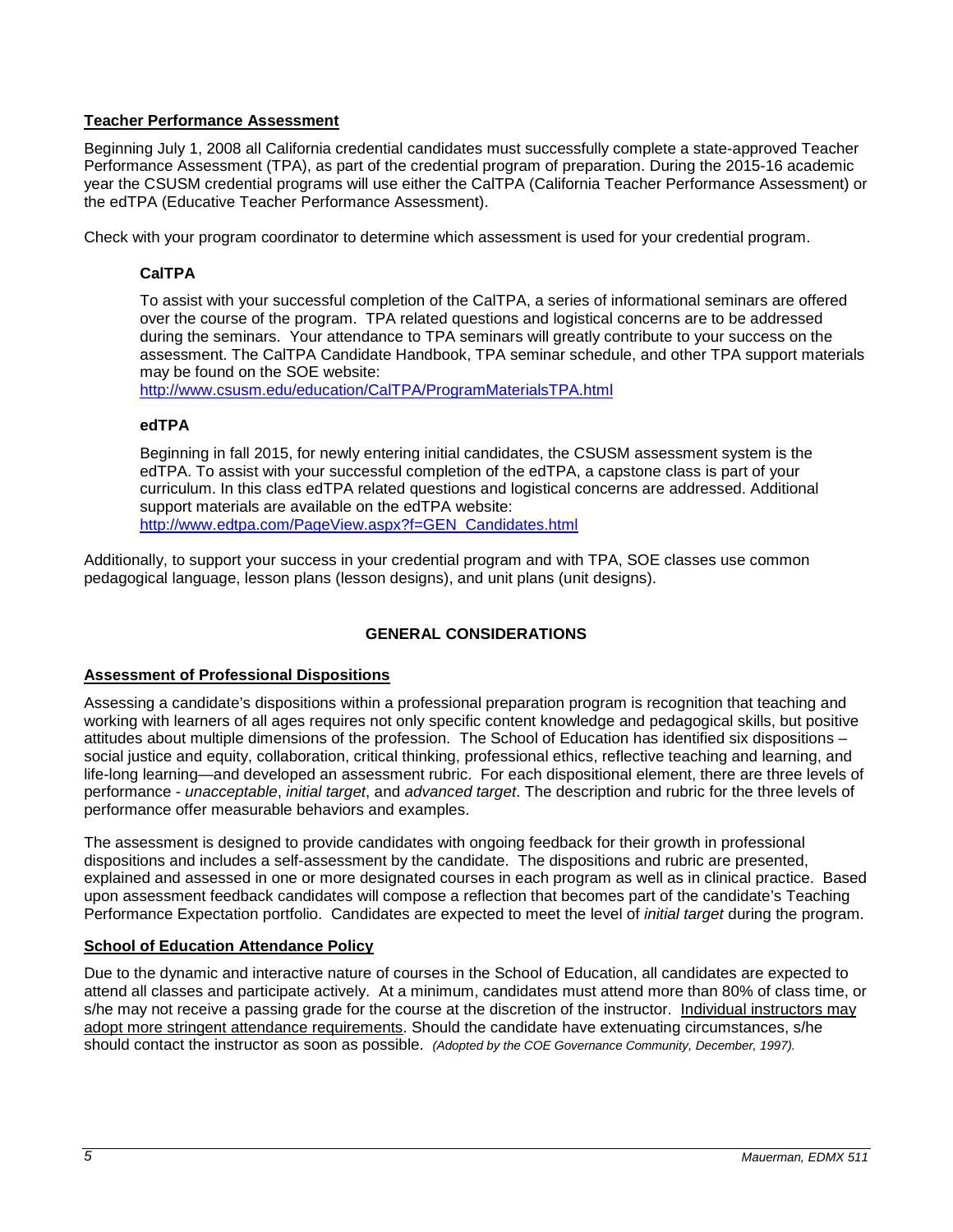**This course/EDMX511:** Since the Concurrent courses meet all day, it must be noted that a one day absence equals TWO class session absences. Candidates in the concurrent program may only miss one and one-half days before accruing a 20% absence rate, thus acquiring the potential for losing a grade point.

Candidates must earn a **C+ or better to continue in the credential program**. Earning a C+ is cause for concern by Coordinators. Notification of absences does not automatically excuse a candidate from class. It is the responsibility of the candidate to meet with the instructor and discuss potential make up of class time or assignments. Candidates may not assume that class time and assignments or activities can be made up, as some are not easily replicated outside of the collaborative class environment. Continuous attendance is crucial. **Students with Disabilities Requiring Reasonable Accommodations**

<span id="page-5-0"></span>Students with disabilities who require reasonable accommodations must be approved for services by providing appropriate and recent documentation to the Office of Disabled Student Services (DSS). This office is located in Craven Hall 4300, and can be contacted by phone at (760) 750-4905, or TTY (760) 750-4909. Students authorized by DSS to receive reasonable accommodations should meet with their instructor during office hours or, in order to ensure confidentiality, in a more private setting.

## <span id="page-5-1"></span>**All University Writing Requirement**

In keeping with the university-wide policy that every course at the university must have a writing requirement of at least 2500 words, this course will include weekly reflective writing prompts, the completion of two universal lesson designs, in accordance with TPA standards. Additionally candidates are required to complete assignments in the areas of typical and atypical human development, a student characteristics chart for students with special needs, as well as a written project which details service options for a particular student. EDMX 511 candidates will far exceed this number of words within the first two weeks of courses.

## <span id="page-5-2"></span>**CSUSM Academic Honesty Policy**

"Teacher candidates will be expected to adhere to standards of academic honesty and integrity, as outlined in the Student Academic Honesty Policy. All written work and oral presentation assignments must be original work. All ideas/materials that are borrowed from other sources must have appropriate references to the original sources. Any quoted material should give credit to the source and be punctuated with quotation marks.

Candidates are responsible for honest completion of their work including examinations. There will be no tolerance for infractions. If you believe there has been an infraction by someone in the class, please bring it to the instructor's attention. The instructor reserves the right to discipline any teacher candidate for academic dishonesty in accordance with the general rules and regulations of the university. Disciplinary action may include the lowering of grades and/or the assignment of a failing grade for an exam, assignment, or the class as a whole."

ANY and ALL incidents of Academic Dishonesty will be reported to the Dean of Students. Sanctions at the University level include academic probation and may include suspension or expulsion from the University.

<span id="page-5-3"></span>Refer to the full Academic Honesty Policy at: [http://www.csusm.edu/policies/active/documents/Academic\\_Honesty\\_Policy.html](http://www.csusm.edu/policies/active/documents/Academic_Honesty_Policy.html)

## **Plagiarism**

As an educator, it is expected that each candidate will do his/her own work, and contribute equally to group projects and processes. Plagiarism or cheating is unacceptable under any circumstances. If you are in doubt about whether your work is paraphrased or plagiarized see the Plagiarism Prevention for Students website [http://library.csusm.edu/plagiarism/index.html.](http://library.csusm.edu/plagiarism/index.html) If there are questions about academic honesty, please consult the University catalog.

## <span id="page-5-4"></span>**Use of Technology**

Candidates are expected to demonstrate competency in the use of various forms of technology (i.e. word processing, electronic mail, Moodle, use of the Internet, and/or multimedia presentations). Specific requirements for course assignments with regard to technology are at the discretion of the instructor. Keep a digital copy of all assignments for use in your teaching portfolio. All assignments will be submitted online, and some will be submitted in hard copy as well. Details will be given in class.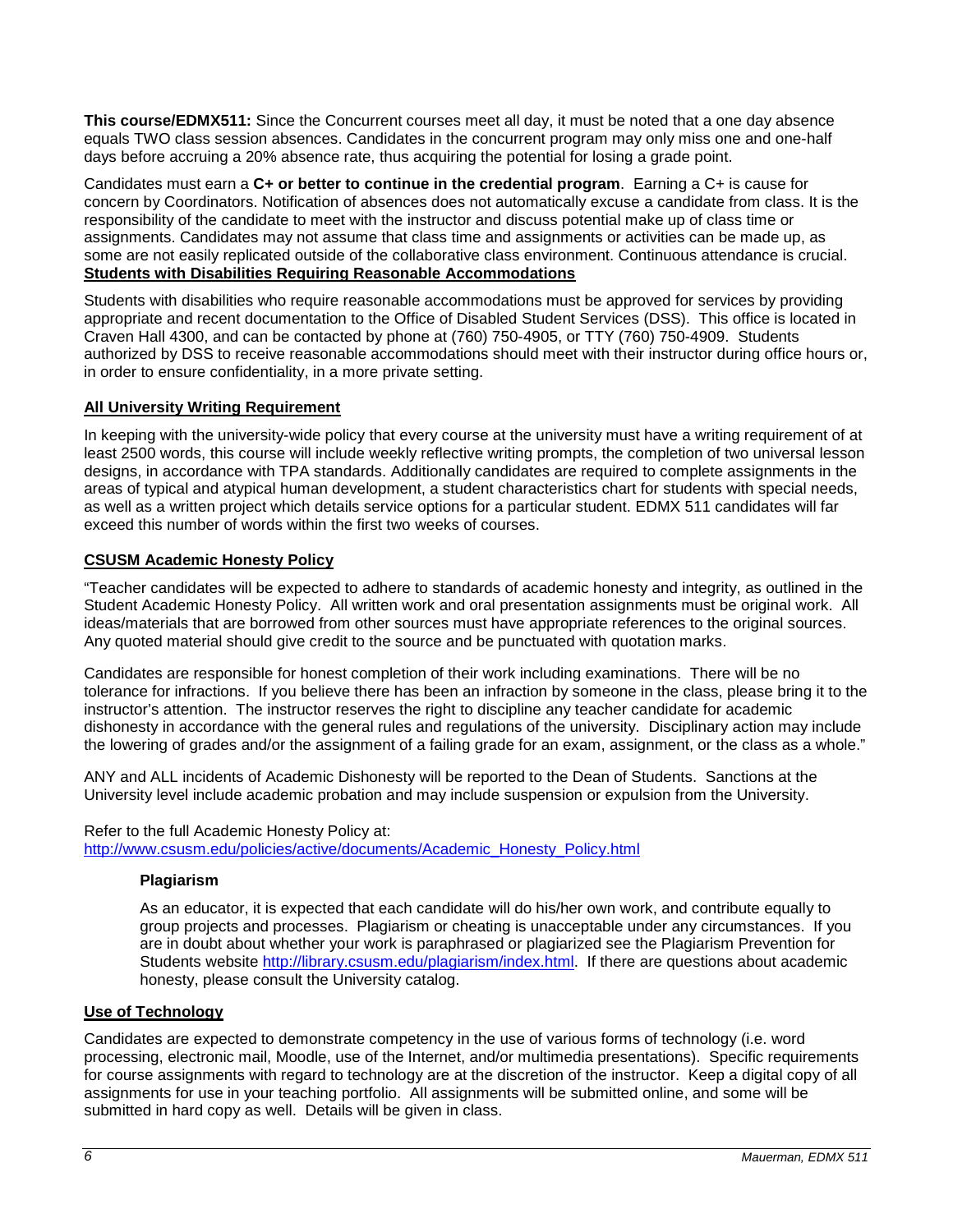## <span id="page-6-0"></span>**Electronic Communication Protocol**

Electronic correspondence is a part of your professional interactions. If you need to contact the instructor, e-mail is often the easiest way to do so. It is my intention to respond to all received e-mails in a timely manner. Please be reminded that e-mail and on-line discussions are a very specific form of communication, with their own nuances and etiquette. For instance, electronic messages sent in all upper case (or lower case) letters, major typos, or slang, often communicate more than the sender originally intended. With that said, please be mindful of all e-mail and on-line discussion messages you send to your colleagues, to faculty members in the School of Education, or to persons within the greater educational community. All electronic messages should be crafted with professionalism and care.

Things to consider:

- Would I say in person what this electronic message specifically says?
- How could this message be misconstrued?
- Does this message represent my highest self?
- Am I sending this electronic message to avoid a face-to-face conversation?

In addition, if there is ever a concern with an electronic message sent to you, please talk with the author in person in order to correct any confusion.

EDMX 511 candidates are expected to read and be prepared for a quiz about The Core Rules of Netiquette found at:<http://www.albion.com/netiquette/>

#### **COURSE REQUIREMENTS**

<span id="page-6-1"></span>In this course, candidates

- develop a lesson design and unit design to be used in future coursework. (ES Program Standards 10 and 13; MS Program Standards 5, 9, and 13)
- develop beginning competency in the use of assessment [including entry-level, formative, and summative types] for use in developing lesson designs. (ES Program Standards 10 & 13; MS Program Standards 5, 9, and 13)
- develop knowledge of typical and atypical human development. (ES Program Standard 11; MS Standard 3)
- develop proficiency in participation in the process of Student Assistance Teams (a.k.a. Student Success/Study Teams). (ES Program Standards 13 & 14; MS Program Standards 6, 10, 13)
- develop beginning competency in the use of classroom management strategies. (ES Program Standards 10, 11, 13, & 14; MS Program Standards 6, 10)
- develop proficiency in the skills of observation of elementary students. (ES Program Standards 10, 11, 13, & 14; MS Program Standard 4)

#### <span id="page-6-2"></span>**Grading Standards**

| <b>Assignment</b>                                                    | <b>Point Value</b> |
|----------------------------------------------------------------------|--------------------|
| Photo posted in Cougar Course Profile & GTKY entry                   | 2                  |
| Weekly Tutoring Reflection Journal (8 weeks@ 2 pt each)              | 16                 |
| Reading Reflections (6 @ 2 pts each)                                 | 12                 |
| Goals, Objectives/ Positive & Healthy Lrng Environment (group score) | 2                  |
| Guided Observation/Human Development Assignment (Indiv)              | 8                  |
| Universal Design Differentiated Lesson Plan (group & Indiv)          | 16                 |
| Student Study/Assistance Team (SST/SAT) (may move to Spring/512)     | 12                 |
| Pairs: Month Long Unit Plan (group score)                            | 16                 |
| Participation, Attendance, Professionalism                           | 16                 |
| TOTAL                                                                | 100                |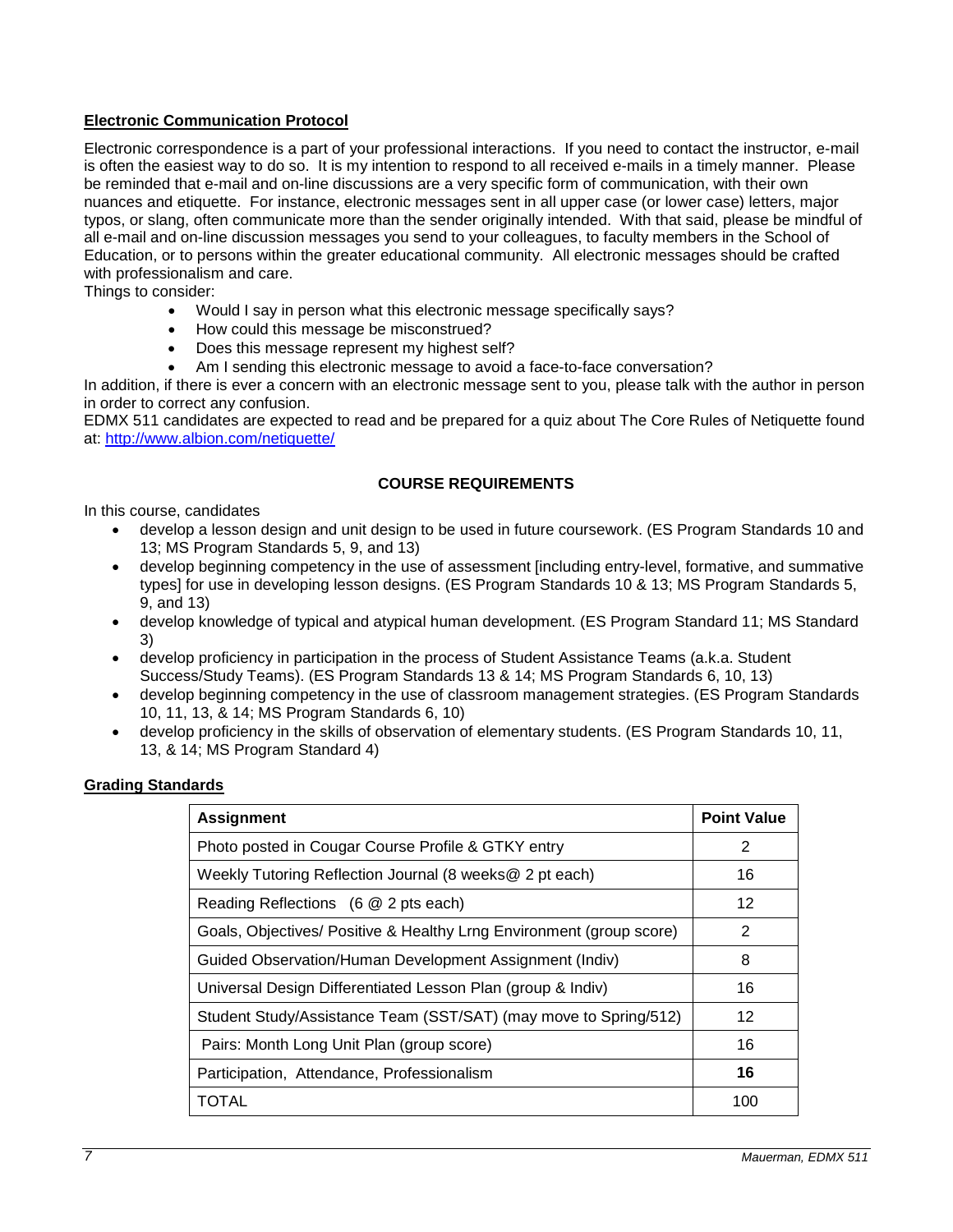## **SCHEDULE**

## **MAUERMAN / FALL 2015**

# **EDMX 511 Scope and Sequence Matrix Preliminary Course Schedule**

Shaded column may need further revision—will be re-sent by end of first week, depending upon how much we accomplish together in the first days.<br>days. Integration/Infusion of Sp Ed Program Standards, M/M & M/S Standards, TP Integration/Infusion of Sp Ed Program Standards, M/M & M/S Standards, TPE Requirements, CalTPA, and SoE Standards Revised: 8/12/15

<span id="page-7-0"></span>

| #              | D               | <b>Topics</b>                                                                           | <b>Session</b><br><b>Materials/Activity</b>                       | <b>Readings/Assignments</b>                                                                                                                                 | <b>CC Due</b>                                                                                   | Sp Ed<br><b>Stds/TPEs</b>                                                                               |
|----------------|-----------------|-----------------------------------------------------------------------------------------|-------------------------------------------------------------------|-------------------------------------------------------------------------------------------------------------------------------------------------------------|-------------------------------------------------------------------------------------------------|---------------------------------------------------------------------------------------------------------|
| $\overline{0}$ | Ohana Week 8/24 | Opening: Review Norms,<br>Climate, Routines, Establish<br>Groups,                       | Group & Individual<br><b>Activities</b>                           | <b>Peruse ALL Texts</b><br>Read: Schmocker: El of Inst<br>CC Excerpt for RR#1 \$                                                                            | Syllabus, Sched, Readings<br>Assgnmts, Forums, etc<br>-GTKY, CC profile photo                   | SpEd ST:<br>Review of<br><b>Standards</b><br>GE TPE: (8, 11)<br>edTPA is<br>embedded in<br>course focus |
| $\overline{0}$ |                 | Elements of Instruct I,<br>Syllabus overview<br><b>GTKY</b>                             | Journaling<br>Elem of Instruction<br>Posters                      |                                                                                                                                                             |                                                                                                 | SpEd ST:<br>GE TPE: 8, 9                                                                                |
| $\overline{1}$ | ٣<br>week       | Ways of Knowing (Review)<br>Elem of Instruct II                                         | <b>Tutoring Reflective</b><br>Journal (TRJ)<br>H. Gardner review  | Read: Topical articles- CC<br>webclass<br>Teachers- El of Inst/Activity                                                                                     | RR #1: Schmocker El of<br><b>Instruct</b><br>Submit by midnight 8/31                            | SpEd ST: Prgm<br>St. 14<br>GE TPE: 8,9,<br>10, 11                                                       |
| $\overline{2}$ | 8/31            | Task & Concept Analysis,<br><b>Blooms Taxonomy</b><br>Affect, Psychomotor,<br>Cognitive | Web quest-El of Inst<br>Activity<br><b>Task Analysis activity</b> |                                                                                                                                                             | <b>Group Post</b>                                                                               | SpEd ST: Prgm<br>St. 13, M/M<br>GE TPE: 4, 5,<br>6A, 6B                                                 |
|                | Wk2             | $9/7$ Labor Day = Online<br><b>Class Tasks</b>                                          | Watch FAT City on<br>community media site                         | Read: Borich Observ. Skills,<br>Ableism RR# 2 $\Rightarrow$<br>See Turnbull assignment below                                                                | <b>Dual Observation Due</b><br>9/14<br>RR #2: Observation Skills,<br>Ableism, due midnight 9/11 |                                                                                                         |
| $\overline{3}$ | S<br>week       | Human Development, Who<br>are my Sts?<br><b>Observation</b><br>skills/Identification    | <b>TR Journal</b><br><b>Typical/Atypical Dev</b><br>Activity      | <b>Read: Topical articles</b><br>-Turnbull: Ch 5-16; Tabs Only<br>place tabs/chapters<br>-TVN/Inclusion: Ch5, pgs 65-71<br>Turnbull: Ch 2, Inclusion RR# 3⇔ | <b>Topical</b><br>Articles/Media/Posts<br><b>Group Human Develop</b><br>Assignmt                | SpEd ST: Prgm<br>St. 11, 12. M/M<br>St. 1<br>GE TPE: 6A &<br>6B                                         |
| $\overline{4}$ | 9/14            | In-class Guided Student<br><b>Observation</b><br>Healthy/Pos Lrng<br>Environment        | Observation<br>Practice/Video<br><b>LUNCH: Educating</b><br>Peter | TVN/Differentiation: Ch.3(pgs. 35-<br>47); Ch.4(pgs. 49-64); Ch.5 (pgs.<br>$65 - 76$                                                                        | RR #3:Turnbl:<br>Diversity/Inclusion due<br>midnight                                            | SpEd ST: Prgm<br>St.1, M/M St. 1<br><b>GE TPE: 4, 5</b>                                                 |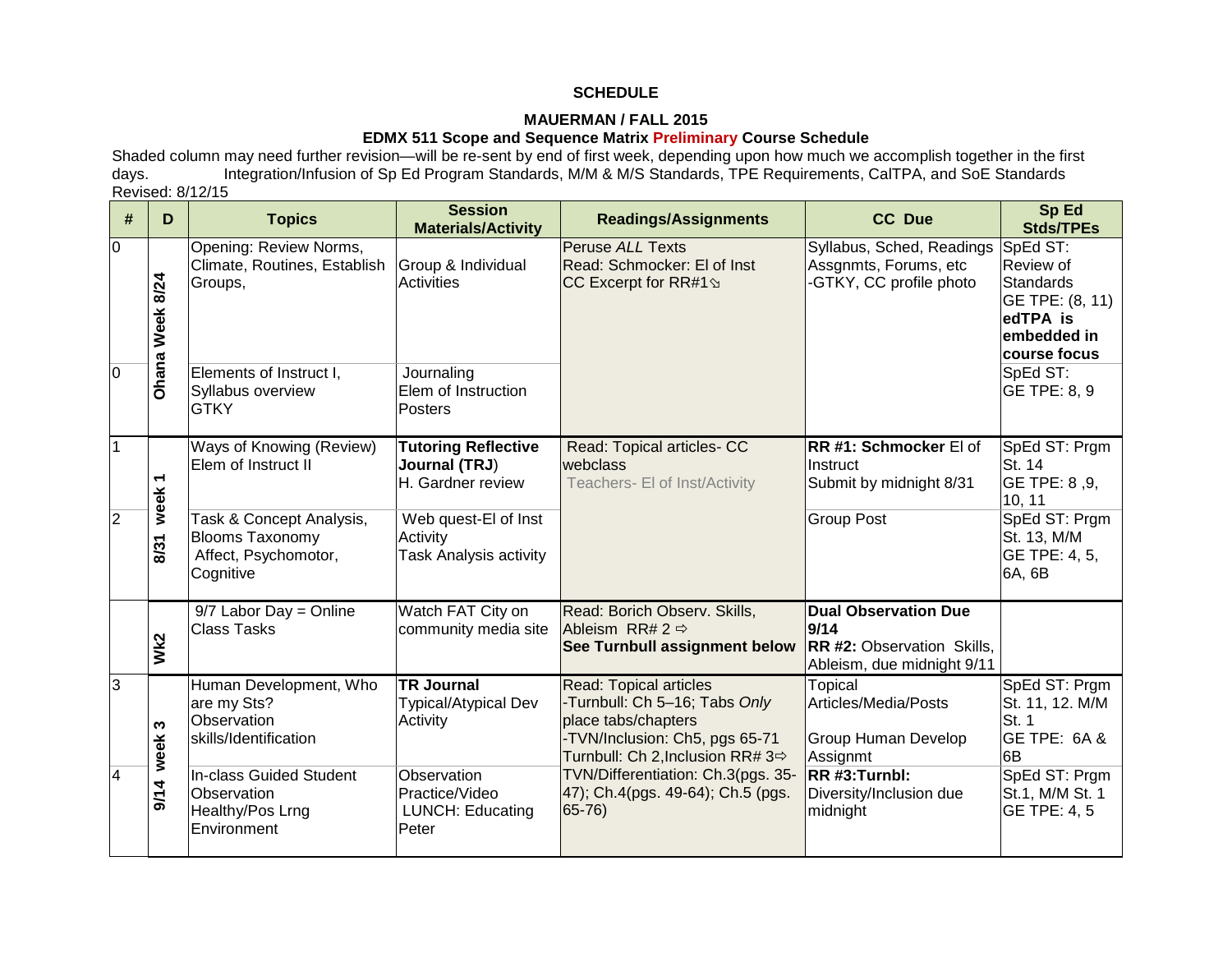| #                   | D              | <b>Topics</b>                                                                                                                                                                       | <b>Session</b><br><b>Materials/Activity</b>                                               | <b>Readings/Assignments</b>                                                                                                                | <b>CC Due</b>                                                                                                                               | Sp Ed<br><b>Stds/TPEs</b>                                                                        |
|---------------------|----------------|-------------------------------------------------------------------------------------------------------------------------------------------------------------------------------------|-------------------------------------------------------------------------------------------|--------------------------------------------------------------------------------------------------------------------------------------------|---------------------------------------------------------------------------------------------------------------------------------------------|--------------------------------------------------------------------------------------------------|
| 7<br>$\overline{8}$ | week 4<br>9/21 | Lesson Design I: Putting it<br>all together<br>Differentiation, ELLs, 14 Fed Lesson design<br>Definition<br>Group Mini Lesson Project<br>Ethics, Confidentiality,<br>Mandates, etc. | TR Journal Media,<br>DI-elements of<br>Lesson Plan Template<br>(TPA)<br>Group activity    | TVN: Ch 1, p 10-13,<br>TVN Differentiation Ch 7 - RR #4                                                                                    | <b>RR #4: Differentiation</b><br><b>Strategies due Bring</b><br><b>Turnbull text</b><br>Prof.Dev. Self eval posted<br>to TS<br>(Taskstream) | SpEd ST: M/S<br>St.4; Prgm St.<br>10<br>GE TPE: 1<br>SpEd ST: M/S<br>St. 4,<br><b>GE TPE: 12</b> |
| $\overline{9}$      |                | Lesson Design II:UDL<br>Content, Process, Product                                                                                                                                   | Professional<br><b>Dispositions</b><br><b>TR Journal</b><br><b>PPT</b> lecture/activities | Topical articles-webclass<br>TVN, Ch 6 for RR# $5 \Rightarrow$                                                                             | <b>Topical</b><br>Articles/Media/Posts                                                                                                      | SpEd ST: M/M<br>St. 5                                                                            |
|                     | week 5         | revisited<br><b>Differentiation Strategies I</b><br><b>Collaboration I</b>                                                                                                          | Media-Differentiation                                                                     | <b>PRINT Characteristics Matrix</b>                                                                                                        |                                                                                                                                             | GE TPE: 4, 5                                                                                     |
| 10                  | 9/28           | Social Justice, Service<br>Lrning<br><b>RTI Overview</b><br><b>Lesson Plan Workshop</b>                                                                                             | Jigsaw and Expert<br>groups<br>LP Workshop                                                |                                                                                                                                            | $RR$ #5: TVN ch 6<br><b>Group Lesson Plan Due</b>                                                                                           | SpEd ST: Prgm<br>St. 3; M/M St. 1<br>GE TPE: 7, 8, 9,<br>15                                      |
| 11                  | ဖ<br>week      | <b>Clinical Practice/Breadth</b><br><b>Week Discuss</b><br>RTI: How It Fits -<br>Collaboration<br>Sp Ed Characteristics Matrix<br>Intro                                             | <b>TR Journal</b><br>Media- What is RTI?                                                  | Read: Topical articles-webclass<br>SST lesson, RTI trifold,<br>Snell: Ch 1, Ch 6, p 224-233;<br>for RR# $6 \Rightarrow$                    | Topical<br>Articles/Media/Posts                                                                                                             | SpEd ST: Prgm<br>St.4, M/M St. 5<br>GE TPE: 9, 10,<br>11,                                        |
| 12                  | 10/05          | <b>Differentiation Strategies II</b><br><b>Assessment Strategies II</b><br>Sp Ed Characteristic<br>Matrices Wkshp [+]                                                               | <b>PPT</b> lecture/activities<br>Workshop                                                 |                                                                                                                                            | Assessment Types group<br>proj due<br><b>Matrix Binder due</b><br>midnight<br>RR #6: Snell - Strategies<br>M/S                              | SpEd ST: Prgm<br>St. 3, 5<br>GE TPE: 4,5,6A,<br>6B, 6D, 7, 9, 10,<br>11                          |
| 13                  |                | SST/SAT Training; Group<br>SS <sub>1/3</sub><br>Practice (TBD)<br>Paired Lesson Revision<br>Workshop<br>Workshop<br>We diff, assess, sp ed<br>strategies<br>Unit of Study Intro     | <b>TR Journal</b><br><b>PPT</b> lecture/activities<br>Unit of Study PPT<br>training       | Topical articles Read SST trng<br>ahead to be ready for for today-<br>webclass<br>Topical articles-webclass<br><b>Unit Design Readings</b> | <b>RTI/Sp Ed Strategies in</b><br>LP due                                                                                                    | SpEd ST: M/M<br>St. 5,1<br>GE TPE: 3, 4                                                          |
| $\overline{9}$      |                |                                                                                                                                                                                     |                                                                                           |                                                                                                                                            |                                                                                                                                             | Mauerman, EDMX 511                                                                               |